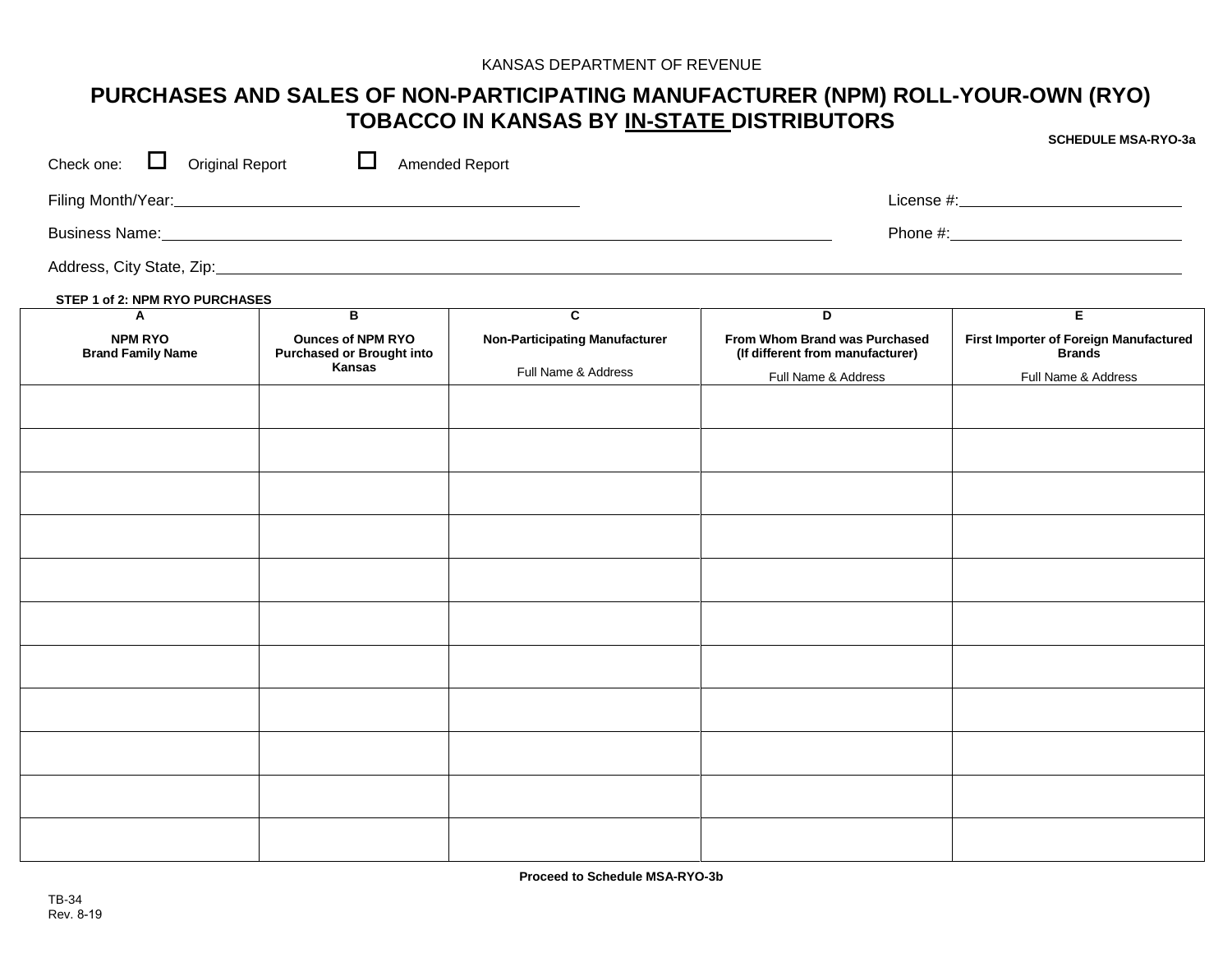#### **STEP 2 of 2: NPM RYO SALES, REFUNDS AND CREDITS**

| F                                          | G                                          | H                                                            |                                               | J                                                    | $\overline{\mathsf{K}}$                      |
|--------------------------------------------|--------------------------------------------|--------------------------------------------------------------|-----------------------------------------------|------------------------------------------------------|----------------------------------------------|
| <b>NPM RYO</b><br><b>Brand Family Name</b> | <b>Ounces of NPM RYO</b><br>Sold in Kansas | <b>Non-Participating Manufacturer</b><br>Full Name & Address | <b>Ounces of NPM RYO</b><br>Sold Out-of-State | <b>Ounces of NPM RYO Returned</b><br>to Manufacturer | <b>Ounces of NPM RYO</b><br><b>Destroyed</b> |
|                                            |                                            |                                                              |                                               |                                                      |                                              |
|                                            |                                            |                                                              |                                               |                                                      |                                              |
|                                            |                                            |                                                              |                                               |                                                      |                                              |
|                                            |                                            |                                                              |                                               |                                                      |                                              |
|                                            |                                            |                                                              |                                               |                                                      |                                              |
|                                            |                                            |                                                              |                                               |                                                      |                                              |
|                                            |                                            |                                                              |                                               |                                                      |                                              |
|                                            |                                            |                                                              |                                               |                                                      |                                              |
|                                            |                                            |                                                              |                                               |                                                      |                                              |
|                                            |                                            |                                                              |                                               |                                                      |                                              |
|                                            |                                            |                                                              |                                               |                                                      |                                              |
|                                            |                                            |                                                              |                                               |                                                      |                                              |
|                                            |                                            |                                                              |                                               |                                                      |                                              |

Visit **[ag.ks.gov/tobacco](http://ag.ks.gov/licensing/tobacco-enforcement)** for a current list of manufacturers and brands certified for sale in Kansas.

 **I certify that my business did not sell NPM RYO in Kansas during the filing month.** (Check if applicable) I declare under penalty of perjury under the laws of the state of Kansas that the foregoing is true and correct.

Name (print) Title (print)

**Signature** 

Executed on

Month/Day/Year

Page \_\_\_\_\_\_ of \_\_\_\_\_\_ (Use additional schedules if necessary)